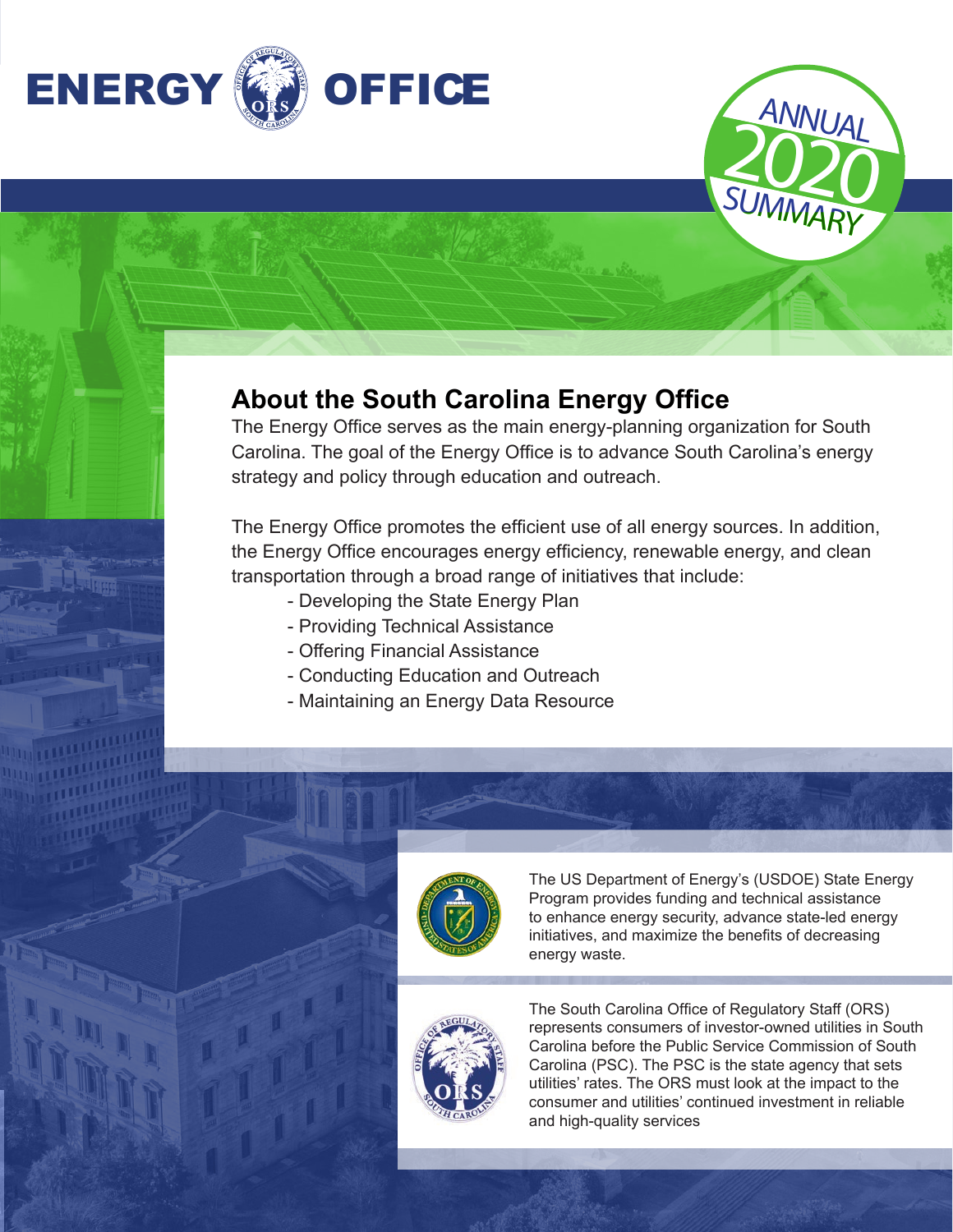### **Energy Efficiency & Renewable Energy**

### **State, Regional, and National Collaboration**

The Energy Office works with organizations to organize events, provide technical assistance, and share information.

### **Energy Education**

D S

תי<br>כ

利率日 **NS** 

**RGING STATION** 

To promote energy education in schools, the Energy Office provides lesson plans and other resources for K-12 classrooms and teachers. The Energy Office also collaborates with organizations on events and workshops for educators.

### **Public Entity Energy Reduction**

State agencies, public school districts, and public colleges and universities are required to develop energy conservation plans and reduce their energy consumption by 20 percent by 2020, as compared to 2000 levels. In 2020, the Energy Office provided recognition for entities that met this goal:

- Anderson School District 2
- Laurens School District 56
- University of South Carolina Sumter

### **Reports & Publications**

*Saving Energy: How Electric and Natural Gas Utilities in South Carolina are Using Demand-Side Management*

*Implementation of State Government Energy Conservation Winner of South Carolina State Library - Notable Documents Award*

The monthly *Energy Connection* newsletter was updated to a new format in 2020. Total number of subscribers: **2,504**

### **Clean Transportation**

#### **Palmetto Clean Fuels**

The Energy Office administers the Palmetto Clean Fuels, a USDOE Clean Cities coalition, to promote alternative fuels and clean transportation.

#### **State Parks EV Charging Stations**

The Energy Office partnered with the SC Department of Parks, Recreation, and Tourism to purchase and install electric vehicle (EV) charging stations at three state parks using funding from the USDOE's State Energy Program.

#### **Plug in SC Incentive Program**

The Plug in SC Incentive Program enables qualifying participants to obtain standardized EV signage so that charging stations are easily identifiable.

### **Reports & Publications**

*Annual Alternative Fuel and Petroleum Reduction Report*

*2020 Alternative Fuels Corridors Infrastructure Placement Plan* **2020 Training**

*Electric Vehicles and Car Dealers*

*Electric Vehicles for State Agencies* 

The monthly *Hubcap* newsletter was updated to a new format in 2020. Total number of subscribers: **1,581**

### **2020 Events**

*April 21* **Climate and Solar Energy Webinar**

| <b>NASEO Southeast Regional and</b><br><b>Annual Conference</b>      | July 21 and<br>October 7 |
|----------------------------------------------------------------------|--------------------------|
| <b>Southeast Energy and</b><br><b>Environmental Leadership Forum</b> | July 21                  |
| <b>Take Action SC Workshop</b>                                       | July 29                  |
| <b>EEASC Conference</b>                                              | September 25             |
| <b>ASCEM Fall Conference</b>                                         | October 6                |
| <b>Earth Day and Energy Action</b><br><b>Month Outreach</b>          | October 1-30             |
| <b>South Carolina Clean Energy</b><br><b>Conference</b>              | November 6               |
| <b>SCACAP Conference</b>                                             | December 3               |
| <b>Green Banks 101 Webinar</b>                                       | December 14              |
| 2020 Training<br><b>HVAC Course</b>                                  | March $12 - 13$          |
| <b>Boiler Course</b>                                                 | April 28 - 29            |
| <b>ASHRAE Course: Resilience</b>                                     | May 12                   |
| <b>Accredited Commercial Energy</b><br><b>Manager Course</b>         | November $16 - 20$       |

### **2020 Events TASC Conference**

| <b>Connected &amp; Automated</b><br><b>Vehicles Webinar</b> | May 18                              |
|-------------------------------------------------------------|-------------------------------------|
| <b>Electric Vehicle Virtual</b><br><b>Experiences</b>       | June 17, July 15,<br>and October 20 |
| <b>National Drive Electric Week</b><br><b>Events</b>        | September 26<br>and October 3       |
| <b>Autogas Answers</b>                                      | November 4                          |
| <b>Propane Autogas for Municipal</b><br><b>Fleets</b>       | November 5                          |
| <b>Adsorbed Natural Gas Webinar</b>                         | November 18                         |
|                                                             |                                     |

*March 6-8* 

| <b>National Fire Protection</b><br><b>Academy-Fire Investigations</b> | October 26  |
|-----------------------------------------------------------------------|-------------|
| <b>National Fire Protection</b><br><b>Academy-Fire Operations</b>     | November 16 |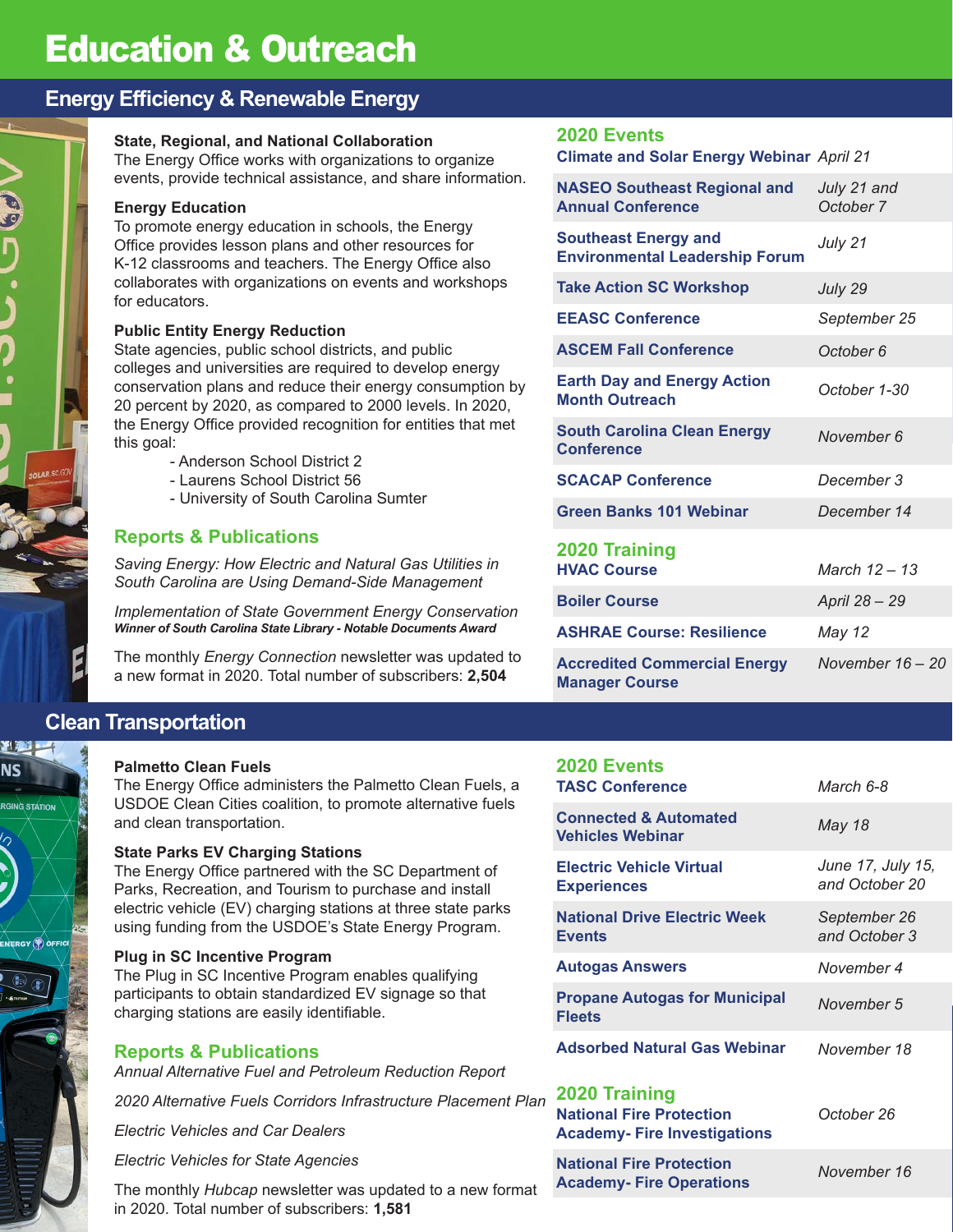## **Financial Assistance**

### **At a Glance**

Energy Savings (kBTU) **9,296,175**

Energy Cost Savings (\$) **\$257,316**

GHGs Reduced (metric tons of CO2e) **1,941**

**3** ConserFund Loans

**7** Mini-grants



The Energy Office offers several financing options for energy efficiency, renewable energy, and clean transportation initiatives. These include low-interest loans, grants, tax incentives, and information on utility incentives. A nine-member Energy Advisory Council reviews and makes recommendations to the ORS Executive Director on awards. The ORS Executive Director makes the final award determinations.

### **ConserFund**

**Financing type:** Loan

**Eligible applicants:** State agencies, public school districts, public colleges or universities, local governments, and 501(c)(3) organizations

**Maximum award value:** \$500,000 per state fiscal year

**Laurens School District 56:** *\$524,000* LED lighting in five facilities

**Newberry College:** *\$526,995* LED lighting in nine facilities, re-roof of two facilities

**Florence School District 2:** *\$670,000* LED lighting in three facilities

**All ConserFund Plus funds have been disbursed. The program will become available as loans are repaid. Therefore, no loans issued in 2020**

### **ConserFund Plus**

**Financing type:** 70% Loan, 30% Grant

**Eligible applicants:** State agencies, public school districts, and public colleges or universities

**Maximum award value:** \$500,000 per state fiscal year

### **Energy Efficiency Revolving Loan (EERL)**

**Financing type:** Loan

**Eligible applicants:** Business and industry (utilities, 501(c)(3) organizations, and government entities may be eligible under certain circumstances)

**Maximum award value:** \$1,000,000

### **Mini-Grants**

**Financing type:** Grant

**Eligible applicants:** State agencies, local governments, public school districts, public colleges or universities, and 501(c)(3) organizations

**Maximum award value:** \$5,000-\$10,000

**Tax Credits & Incentives**

The Energy Office promotes incentives and verifies state tax credits to help make clean and efficient energy choices available to South Carolinians.

**2,500 energy efficiency labels distributed to manufactured home manufacturers**

**\$74,250 of ENERGY STAR® manufactured home tax credits**

**\$408,302 of transportation tax credits/incentives**

**No applications were received in 2020 due to COVID-19 impacts.**

**Benedict College:** *\$10,000* Electric vehicle and charging station

**City of Greenville:** *\$10,000* Solar photovoltaic system on community center

**Clemson University:** *\$10,000* Automatic control system for motorized blinds

**College of Charleston:** *\$10,000* Solar photovoltaic pavilion in outdoor greenspace

**Lee County School District:** *\$10,000* LED parking lot lighting in two facilities

**Richland School District 2:** *\$10,000* Biodiesel production expansion

**York School District 1:** *\$10,000* LED gym lighting in two facilities